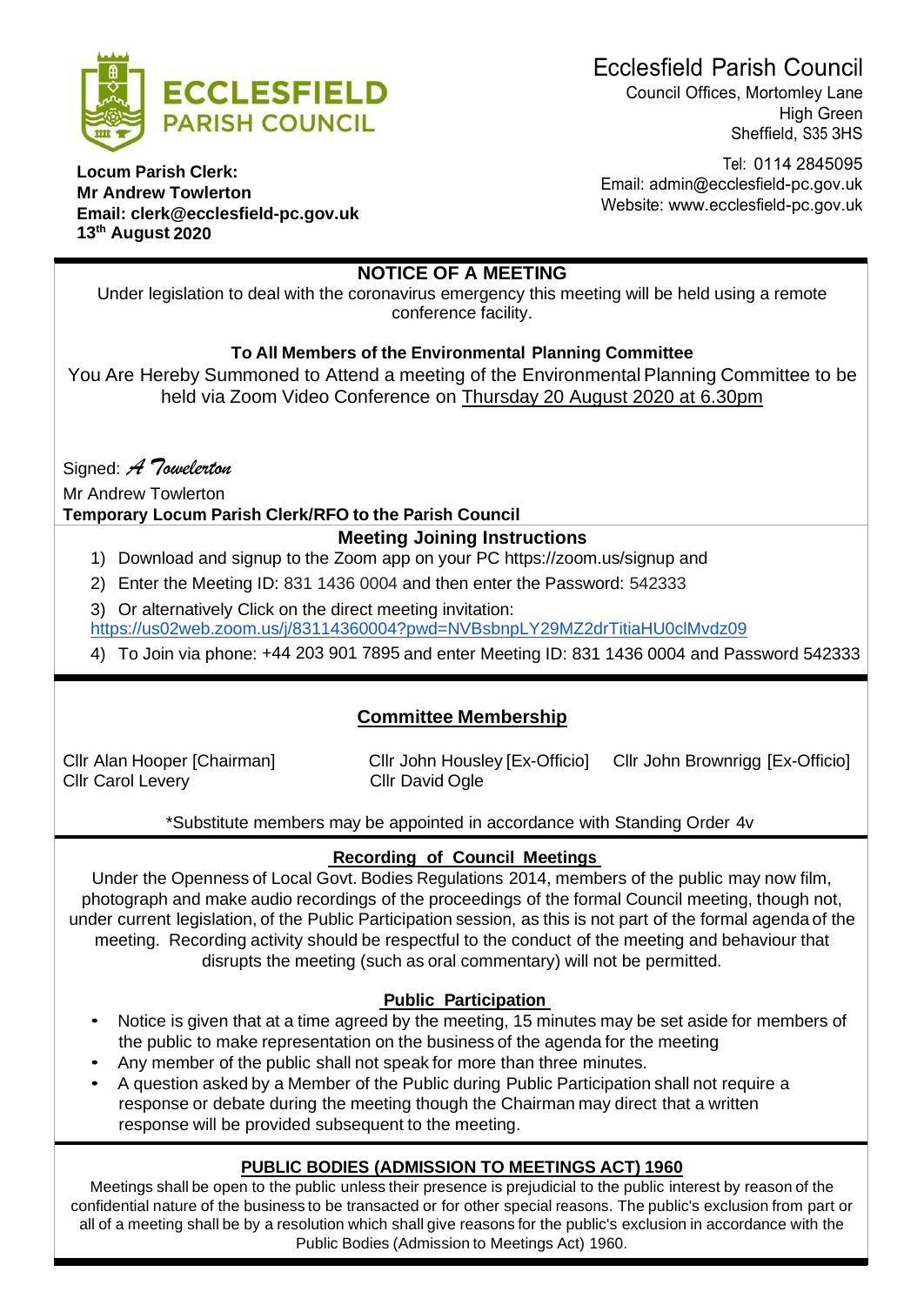### **14 Chairman'sOpening Remarks**

To receive the Chairman's opening remarks.

Note: In accordance with the Remote Standing Orders Addendum, the Chairman will notify those present about the holding of virtual meetings.

### 15**15 Apologies for Absence**

To receive and approve apologies for absence and reasons given to the Clerk prior to the meeting.

### **16 Declarations of Disclosable Pecuniary and Other Interests**

4.1 To receive declarations of disclosable pecuniary interests (DPI) and personal and prejudicial interests from members on matters to be considered at the meeting in accordance with the Localism Act 2011 (section 30 to 33). Officers are required to make a formal declaration about council contracts where the employee has a financial interest in accordance with the LGA 1972, s117.

Note: Members must generally declare a disclosable pecuniary interest which he or she has in any item on the Agenda. A Member with a disclosable pecuniary interest may not participate in any discussion of the matter at the meeting and must not participate in any vote taken on the matter at the meeting. In addition, the Council's Standing Orders require a Member with a disclosable pecuniary interest to leave the room where the meeting is held while any discussion or voting takes place.

4.2 To receive, consider and record Councillors requests for DPI dispensation (section 31 Localism Act 2011) in connection with items on this agenda. Applications for this must be made in writing to the Clerk prior to the meeting.

### **17 Public Participation**

To receive questions from members of the public to make representation on the business of the agenda for the meeting. No resolutions can be made under public participation.

### **18 Minutes**

To approve the draft minutes of the Environmental Planning committee held on 16 July 2020. (copy enclosed)

### **19 Exclusion of Press and Public - Public Bodies (Admission to Meetings Act) 1960** To consider and resolve any agenda items that require the exclusion of the Press and Public in accordance with the Public Bodies (Admissions to Meetings) Act 1960 for matters appertaining to confidential or exempt information.

### **20 Planning Matters**

20.1 To note the list of planning applications considered for comment since the last meeting and delegated to the Admin Officer in accordance with Council Policy.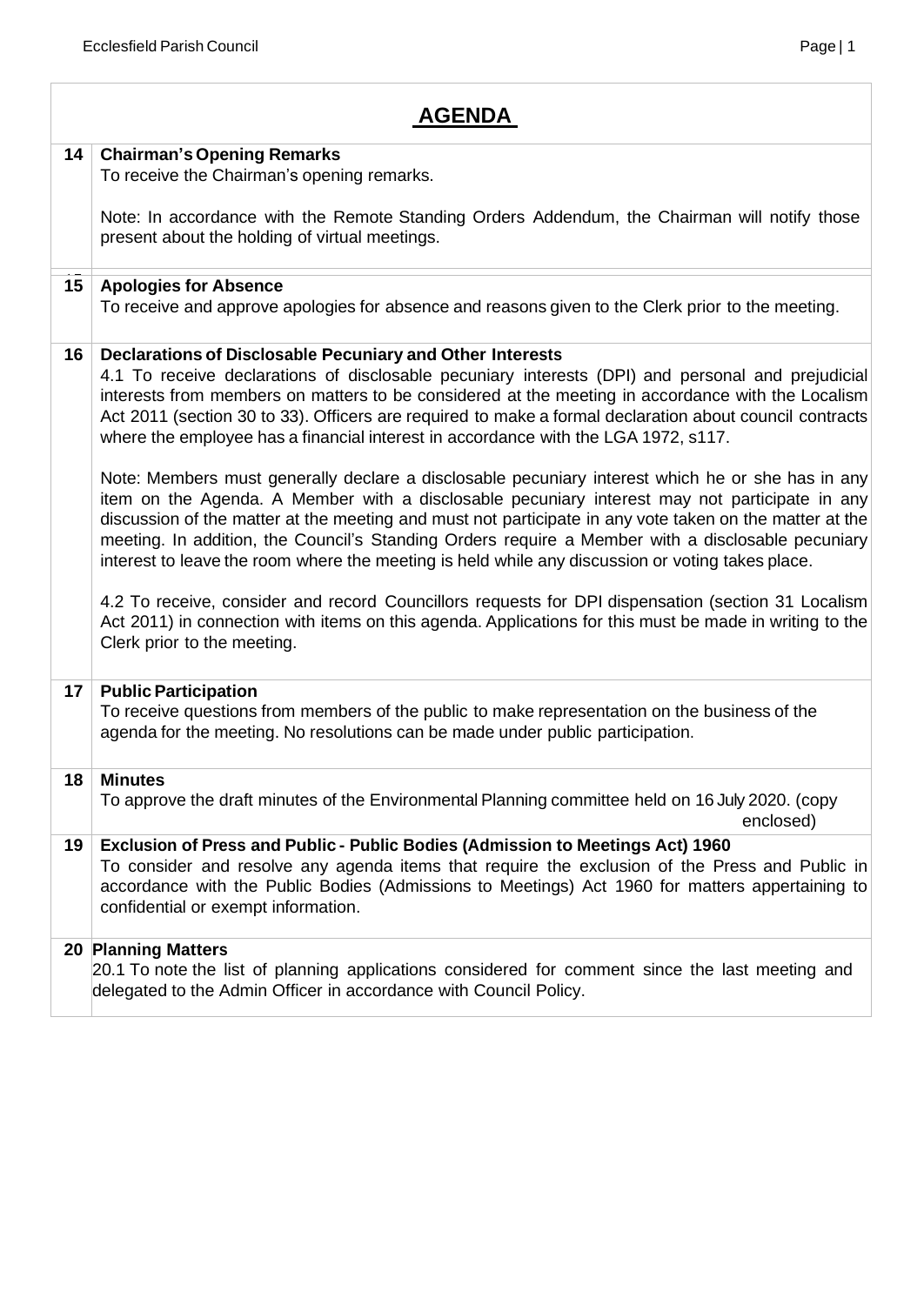| Date Rec          | <b>Planning Ref</b> | Site Location                                                  | <b>Brief Description of Proposal</b>                                                                                                                                                                     | Date Due       |
|-------------------|---------------------|----------------------------------------------------------------|----------------------------------------------------------------------------------------------------------------------------------------------------------------------------------------------------------|----------------|
| 15 July 2020      | 20/01965/FUL        | 18 Town End Road,<br>Sheffield. S35 9YY                        | Retention of terrace over single-<br>storey rear extension and erection<br>of 1.8m obscure<br>screening(resubmission of<br>20/00197/FUL)                                                                 | 29 July 2020   |
| 22 July 2020      | 20/02057/FUL        | Land between 94 &98<br>Wheel Lane, Sheffield<br><b>S35 8RN</b> | Erection of two dwellings with $5$ August 2020<br>associated access, parking and<br>landscaping                                                                                                          |                |
| 22 July 2020      | 20/02194/FUL        | 40 Mapplebeck Road,<br>Sheffield. S35 3HP                      | Erection of two-storey side<br>extension including formation<br>of a carport                                                                                                                             | 5 August 2020  |
| 24 July 2020      | 20/02155/FUL        | 76-78 Burncross<br>Road, Sheffield.<br>S35 1SF                 | Use of ground floor of building<br>as fish and chip restaurant/hot<br>food takeaway including<br>erection of single storey front<br>extension (Re-submission of<br>planning application<br>19/00482/FUL) | 6 August 2020  |
| 27 July 2020      | 20/02285/FUL        | 37 Whitley Lane,<br>Sheffield. S35 9ZD                         | Erection of single-storey side<br>extension to dwellinghouse                                                                                                                                             | 10 August 2020 |
| 29 July 2020      | 20/02298/FUL        | 56 Reneville Crescent,<br>Sheffield. S5 9DA                    | Erection of shed in garden of<br>dwellinghouse                                                                                                                                                           | 12 August 2020 |
| 5 August 2020     | 20/02354/FUL        | 27 Halifax Road,<br>Sheffield. S35 8PA                         | Demolition of existing<br>conservatory and erection of<br>a single-storey rear extension<br>and provision of a raised<br>terrace area including privacy<br>screening                                     | 19 August 2020 |
| 10 August<br>2020 | 20/02364/FUL        | 4 School Lane,<br>Sheffield. S35 8QU                           | Alterations to roof of<br>dwellinghouse including hip<br>to gable extension, erection<br>of 2 dormer windows to rear<br>and roof lights to front and<br>rear                                             | 24 August 2020 |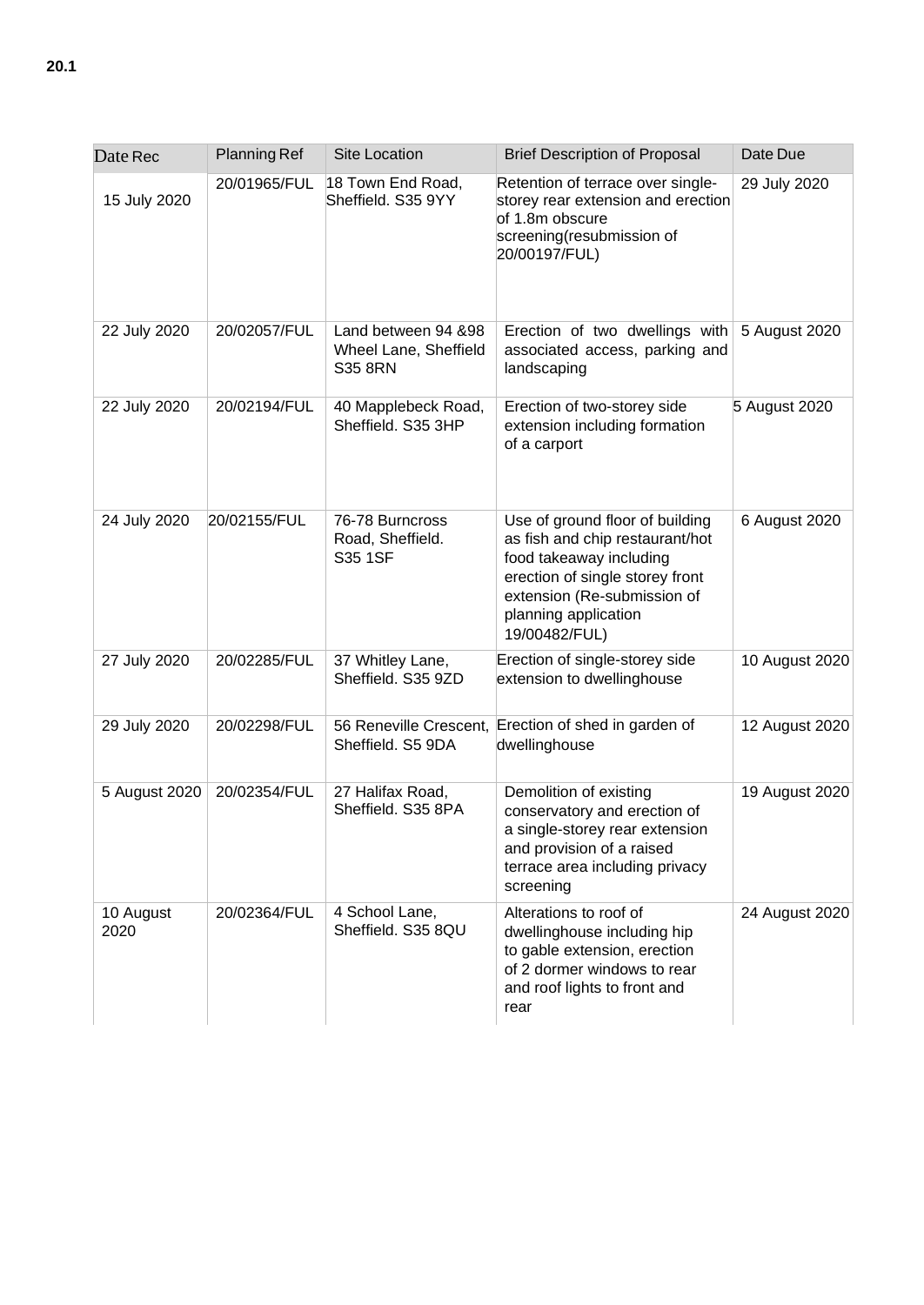|          | Planning Ref                                                                                                                                                                                                                          | Site/Location Proposal                                                                                                                                                                                                                                                                                                                                                                   | Outcome                   |  |  |  |
|----------|---------------------------------------------------------------------------------------------------------------------------------------------------------------------------------------------------------------------------------------|------------------------------------------------------------------------------------------------------------------------------------------------------------------------------------------------------------------------------------------------------------------------------------------------------------------------------------------------------------------------------------------|---------------------------|--|--|--|
|          | 20/00107/FUL                                                                                                                                                                                                                          | St Mary's Parish Church, Church Street, Ecclesfield, Sheffield, Granted 13 July 2020<br>S35 9WE<br>Proposal: Alterations to the West entrance to provide level<br>access including provision of a handrail and<br>path lighting                                                                                                                                                          |                           |  |  |  |
| 20/00625 |                                                                                                                                                                                                                                       | Swegway Park, Unit 13B, Provincial Park, Nether Lane,<br>Sheffield, S35 9ZX<br>Proposal: Use of indoor swegway park for the purpose of a<br>warehouse (Use Class B8 - storage and<br>distribution)                                                                                                                                                                                       | Granted 30 July 2020      |  |  |  |
|          | 20/01533/FUL                                                                                                                                                                                                                          | The Old Warehouse, Westwood Road, High Green, Sheffield,<br><b>S35 4LE</b><br>Proposal: Two storey rear extension to dwellinghouse<br>including balcony and raising of existing roof                                                                                                                                                                                                     | Granted 16 July 2020      |  |  |  |
|          | 19/02085                                                                                                                                                                                                                              | SITE OF SOUTH YORKSHIRE TRADING STANDARDS,<br>THORNCLIFFE LANE,<br>SHEFFIELD, S35 3XX<br>Proposal: OUTLINE PLANNING APPLICATION FOR THE<br><b>ERECTION OF EIGHT</b><br>DWELLINGHOUSES (USE CLASS C3) AND A RETAIL<br><b>FOOD STORE (USE</b><br>CLASS A1) WITH ACCESS, CAR PARKING, SERVICING,<br><b>LANDSCAPE AND</b><br>ASSOCIATED WORKS (ALL MATTERS RESERVED<br><b>EXCEPT ACCESS)</b> | Granted 6 August 2020     |  |  |  |
|          | 20/00413/FUL                                                                                                                                                                                                                          | Laminated Ltd, 95-97 Green Lane, Ecclesfield,<br>Sheffield, S35 9WY<br>Proposal: Erection of single-storey rear and infill<br>extension to warehouse                                                                                                                                                                                                                                     | Granted 10 August<br>2020 |  |  |  |
|          |                                                                                                                                                                                                                                       |                                                                                                                                                                                                                                                                                                                                                                                          |                           |  |  |  |
|          |                                                                                                                                                                                                                                       |                                                                                                                                                                                                                                                                                                                                                                                          |                           |  |  |  |
|          | <b>21 Licensing Matters</b><br>To receive notification of any licensing matters for consideration.                                                                                                                                    |                                                                                                                                                                                                                                                                                                                                                                                          |                           |  |  |  |
| 22       | <b>Time Capsules</b>                                                                                                                                                                                                                  |                                                                                                                                                                                                                                                                                                                                                                                          |                           |  |  |  |
| 23       | To receive a progress report<br><b>Community Tree Planting - Community</b><br>Day<br>To receive an update following the meeting with representatives from Catherine Nuttgens (Community<br>Forestry Manager) and consider next steps. |                                                                                                                                                                                                                                                                                                                                                                                          |                           |  |  |  |
| 24       | <b>Parish Notice Boards</b>                                                                                                                                                                                                           | To consider their adequacy and next steps.                                                                                                                                                                                                                                                                                                                                               |                           |  |  |  |